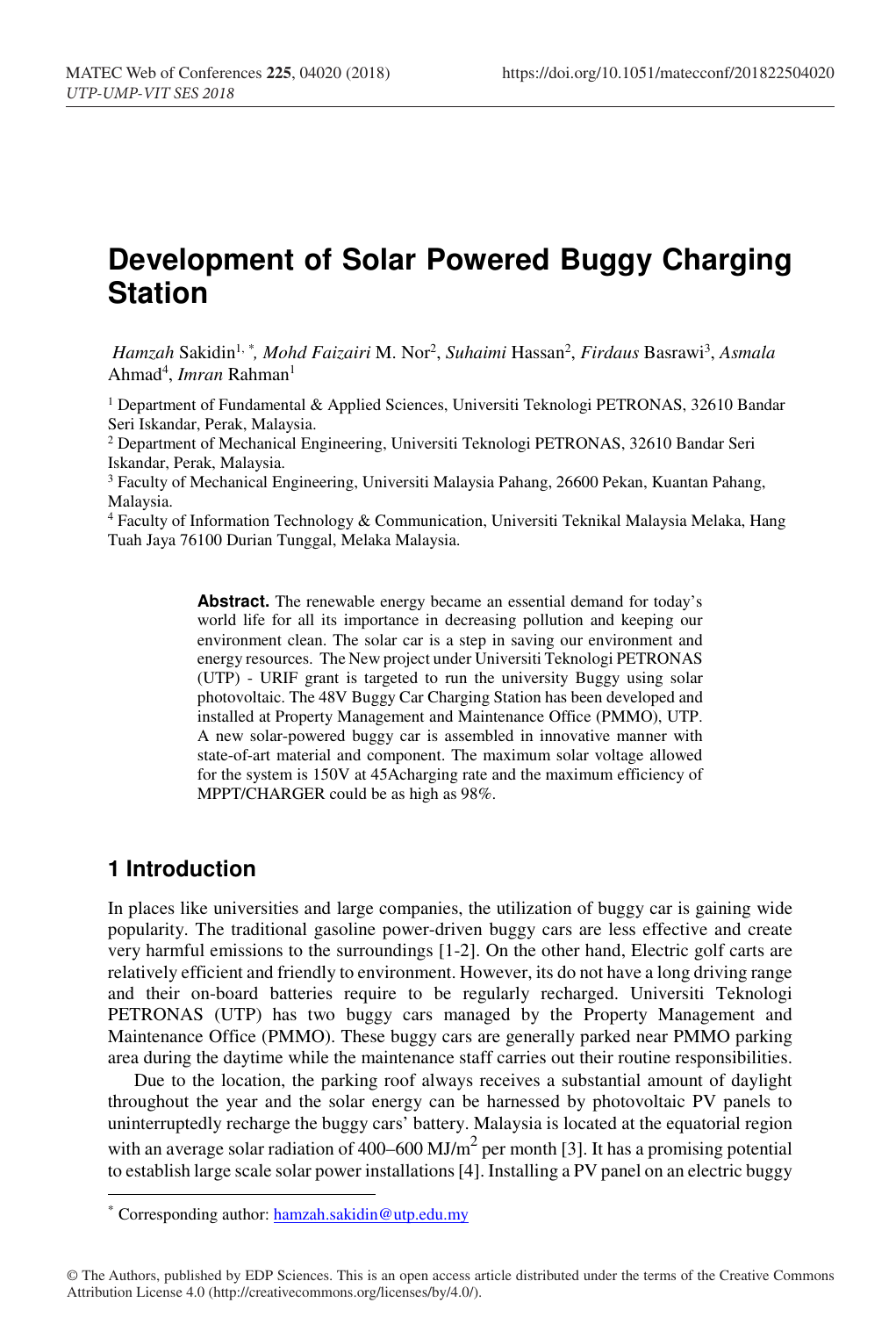car has several significant benefits, such as, 1) generating significant savings in electrical energy required to recharge the batteries of buggy cars [5], 2) enhancing the driving range of the car by a significant amount [6] 3) Increasing the life of the batteries by avoiding deep discharging, and 4) Sponsoring sustainability awareness on campus.

Taking advantage of the sustainability initiative on campus, "UTP SOLAR PARKING (USP)", Project had undertaken the task to use PV panel in order to recharge the batteries of two buggy cars. In this paper, the design, initial system set-up and analysis are presented including future directions.

## **2 Design Concept**

In order to design the buggy car charging station it is important to define the main steps. The System design main steps are:

- 1. Determine the power consumption of each buggy car
- 2. Sizing the PV Modules
- 3. Sizing the DC charge controller
- 4. Sizing the batteries.

The concept of buggy car charging station based on PV solar panels are shown in the Figure 1.



**Fig. 1.** The Concept of Buggy Car Charging Station Based on PV Solar Panels.

The charging station was built in order to facilitate the university to move forward towards sustainable green campus [7]. The two buggy cars are frequently use for the movement of guests and delegates coming to UTP campus for meeting, seminar or investigation purpose.

Therefore, it is a part of university prestige in front of honourable figures. Shifting towards solar energy source from conventional power grid source surely make the image of UTP brighter in front of the guests. The design concept was carefully handled by the experienced researchers from UTP with the help of engineering students.

#### **3 System Setup and Configuration**

The total system of solar parking has designed in order to get maximum utilisation of solar energy [8]. For this wake, the controller identify the battery voltage automatically. In this case, the system is rated at 48V. Firstly, it is required to connect the buggy car battery first to the charger by turning ON the contactor S1. The system submenu for the charger will then display some parameters like battery voltage, temperature, State-of-Charge (SoC) and so on.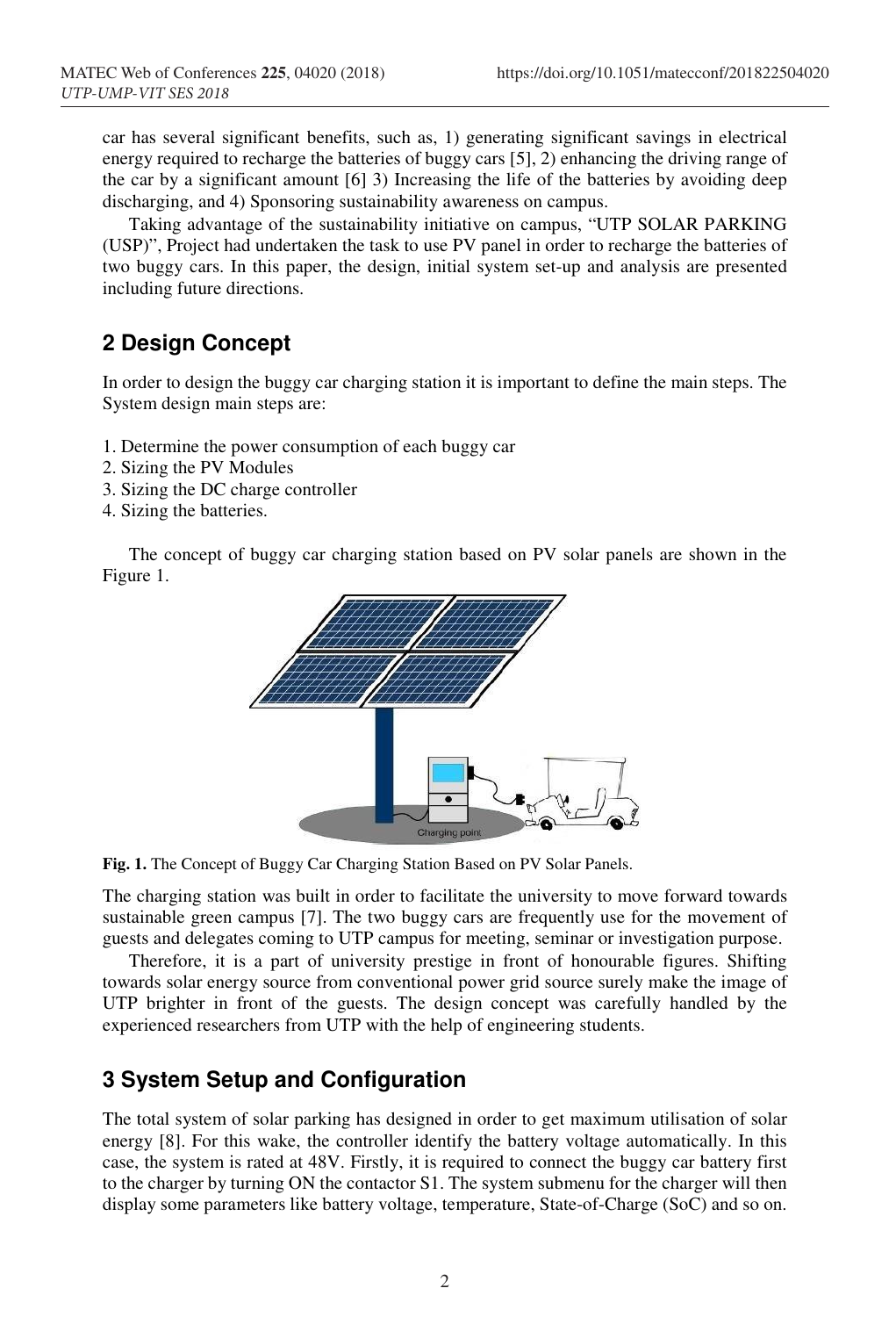After that, the stored battery (as input voltage) is connected (60V×5 batteries in series) to the charger by turning ON the contactor MCB 2.

The system submenu must be able to display the charging current (I-chg), charging power (P-chg) and charging capacity (E-chg). To display the system status for storage battery, it is necessary to connect those batteries to the MPPT controller. This is done by turning ON the contactor MCB 1. Now the system sub-menu will display the status of the storage system like battery voltage, temperature, SoC and load status. Finally to charge the storage battery using solar panels, S1 should be turn ON (optional) to connect between solar panels output to the input of MPPT controller.

Full charge is very important for the battery and should be full charged at least once a month or the battery will suffer permanent damage. The maximum solar voltage allowed for the system is 150V at 45A charging rate and the maximum efficiency of MPPT/Charger could be as high as 98%. Figure 2 shows the schematic diagram of buggy car charging station.

The buggy car is driven by a 48V, 3.2 HP DC motor fed by 4 deep cycle, 12V lead acid batteries. The PV panel was connected to the batteries via a Maximum Power Point Tracking (MPPT) charge controller. It is an advanced charging technique to detect the real-time power of the solar panel and the maximum point of I-V curve which make the highest battery charging efficiency. Generally, the MPPT controller's energy utilization efficiency is 15%- 20% higher than normal PWM controller [9].

MPPT controller will adjust the parameters (surrounding temperature and sunshine condition) constantly according to different conditions to make the system working in the largest point. Figure 3 shows the MPPT charging controller.<br>PV SOLAR CHARGER 48 VOLT



**Fig. 2.** Schematic of 48V Buggy Car Charging Station Based on PV Solar Panels Using MPPT Charger Controller.



**Fig. 3.** MPPT Solar Charge Controller.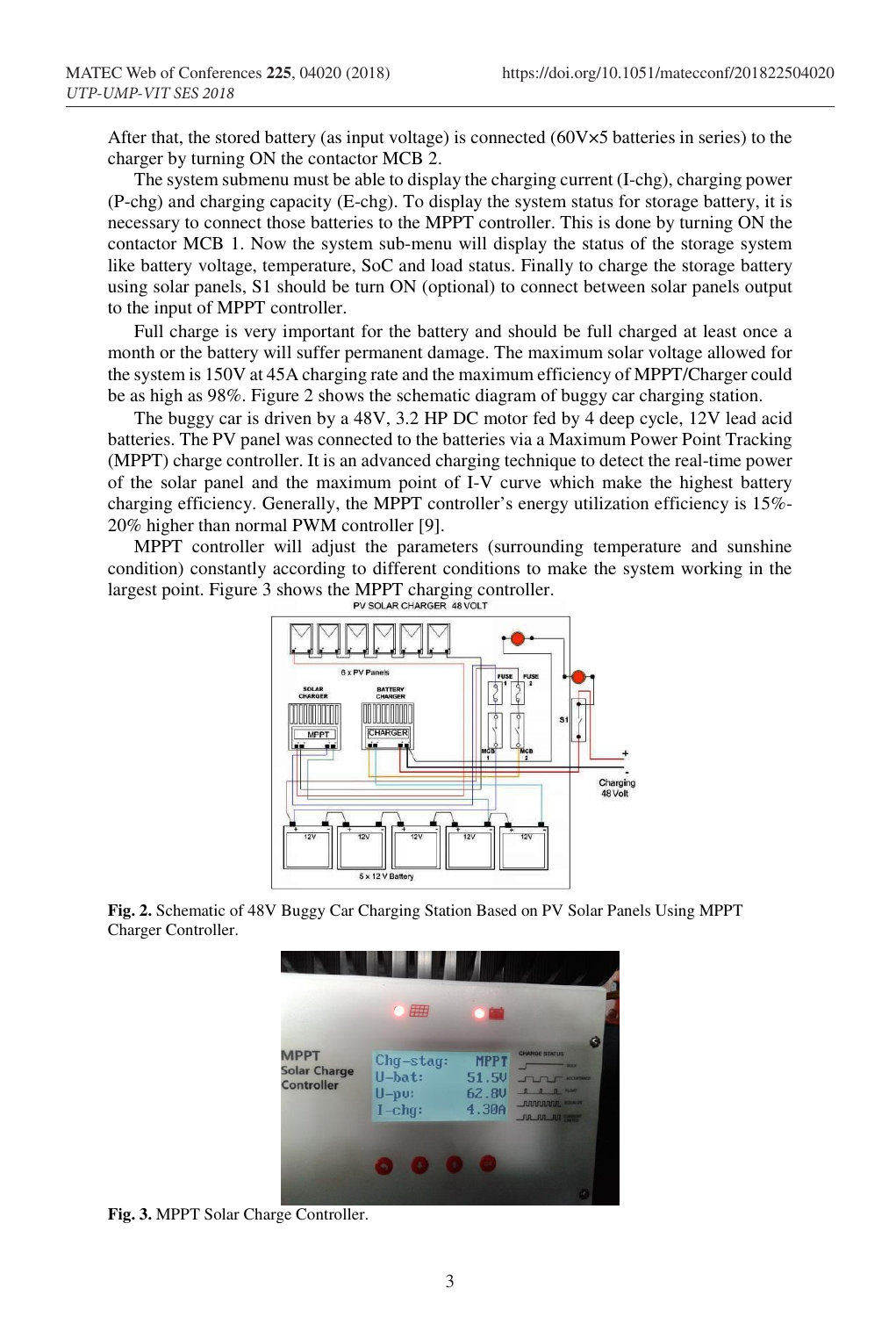MPPT charging modes include boost charging, float charging and equalizing charging. The MPPT will identify the battery voltage at first, if the voltage exceeds 52.8V (for 48V system) or 13.2V (for 12V system), it will enter float charging directly without equalizing charging or boost charging. If the battery voltage is lower than 52.8V (for 48V system) or 13.2V (for 12V system), the charging process will flow as [10]:

MPPT (equalizing charging) > Boost Charging > Float Charging

The equalizing charging time is 1h, boost charging time is 2h, and equalizing charging interval is 30 days. With current-limiting charging mode, when the power of solar panel is over-sized and charging current exceeds the rated current, the controller will lower the charging power, which enables the system to work under the rated charging current. The menu to examine the system status and the detail displaying status items are shown in Table 1.

| Name                      | <b>LCD</b> display |
|---------------------------|--------------------|
| Charging stage            | Chg-stag:          |
| <b>Battery</b> voltage    | U-bat:             |
| Solar panel voltage       | $U-pv$ :           |
| Charging current          | I-chg:             |
| Load status               | Load:              |
| Discharging current       | I-load:            |
| Battery capacity (SoC)    | SoC:               |
| Charging power            | P-chg:             |
| Discharging power         | P-load:            |
| The max voltage           | Vmax:              |
| The min voltage           | Vmin:              |
| Charging capacity (AH)    | $C$ -chg:          |
| Discharging capacity (AH) | C-load:            |
| Charging capacity (WH)    | E-chg:             |
| Discharging capacity (WH) | E-load:            |
| Running days              | Rundays:           |
| Over-discharge times      | LVD-CNT:           |
| Full charge times         | FUL-CNT:           |
| Fault code                | Fault:             |

The submenu of the system can check the current running parameters such as battery voltage, charge-discharge current, and fault code and so on, thus good for system maintenance.

The menu to set the system running parameters and the detail parameters for 48V system are shown in Table 2.

| <b>Name</b>               | <b>LCD</b> display |
|---------------------------|--------------------|
| Over voltage discharge    | OVD:               |
| Charging limited voltage  | CLV:               |
| Equalizing charge voltage | ECV:               |
| Boost return voltage      | BCV:               |
| Float charge voltage      | FCV:               |
| Boost return voltage      | BCV-R:             |
| Low voltage reconnect     | LVR:               |
| Under voltage warning     | UVW:               |

**Table 2.** System configuration.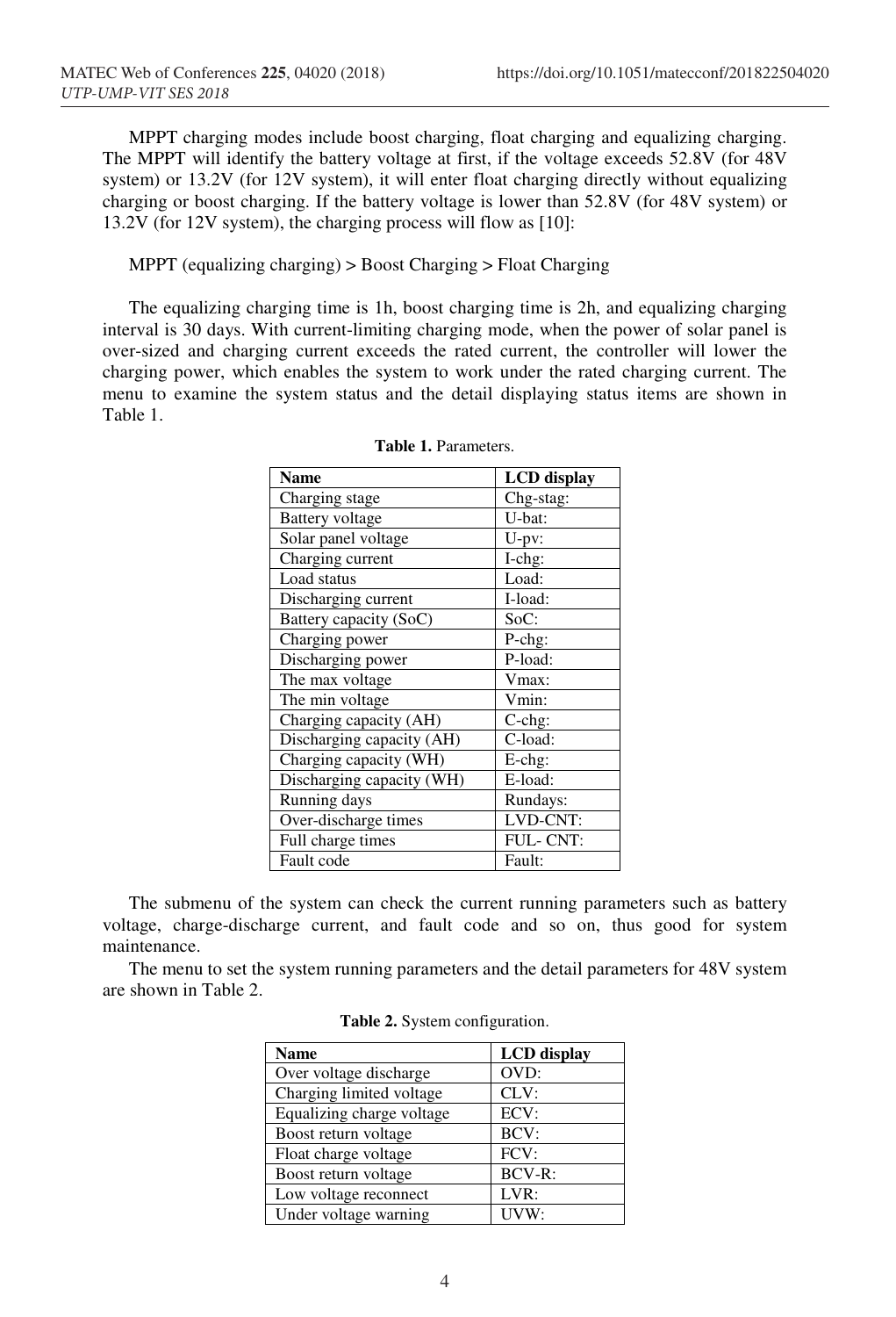| Low voltage disconnect     | LDV:      |
|----------------------------|-----------|
| Equalizing charge duration | EQV-T:    |
| Boost charge duration      | BST-T:    |
| Equalizing charge interval | EOV-Inv:  |
| Temperature compensation   | TEMP-Com: |
| coefficient                |           |
| Load mode                  | L-Mode:   |
| Light control voltage      | L-CON-V   |
| Controller address         | Address:  |

The configurable items and configuring range of system configuration submenu must be operated cautiously, when setting the parameters to insure the proper operation of the system. There need some protective measurement for the system to run smoothly such as [11-13]:

- Waterproof degree: IP32
- Input power limit protection: When the PV power exceeds the rated power, controller will limit the PV power under the value of rated power so as to prevent the controller from being damaged, the controller will charge by limited current.
- Battery reverse connection protection: Battery reverse connection will not damage the controller but the system will stop working.
- The voltage of PV input terminal is over value: When the voltage of PV input terminal is over value, controller will shut the PV input automatically.
- Short circuit protection of PV input terminal: Load short circuit will not damage the controller but controller will stop output.
- Reverse charge protection at night: Prevent the battery from discharge at night.
- TVS lightning protection
- Over temperature protection

It is widely accepted that efficiency of photovoltaic solar cells decreases with an increase of temperature, and cooling is important at high illumination conditions such as concentrated sunlight, or cosmic or tropical conditions [14]. When inside temperature of the controller is over value, the controller will lower charging power or stop charging [15].

The total system was built only to charge two buggies in order to make the overall efficiency higher. The parking rooftop was used in order to place the six PV panels. The night time charging facility is also arranged whereas the buggies are used throughout the day. The batteries of charging station store charge from solar power during daytime hence power the buggies during night. Figure 4 shows the overall scenarios of buggy car charging system. Starting from 6 PV panels on rooftop, charging station then MPPT charging controller, Buggy car batteries (48 V) along with Cable plugged-in for charging the two buggy cars.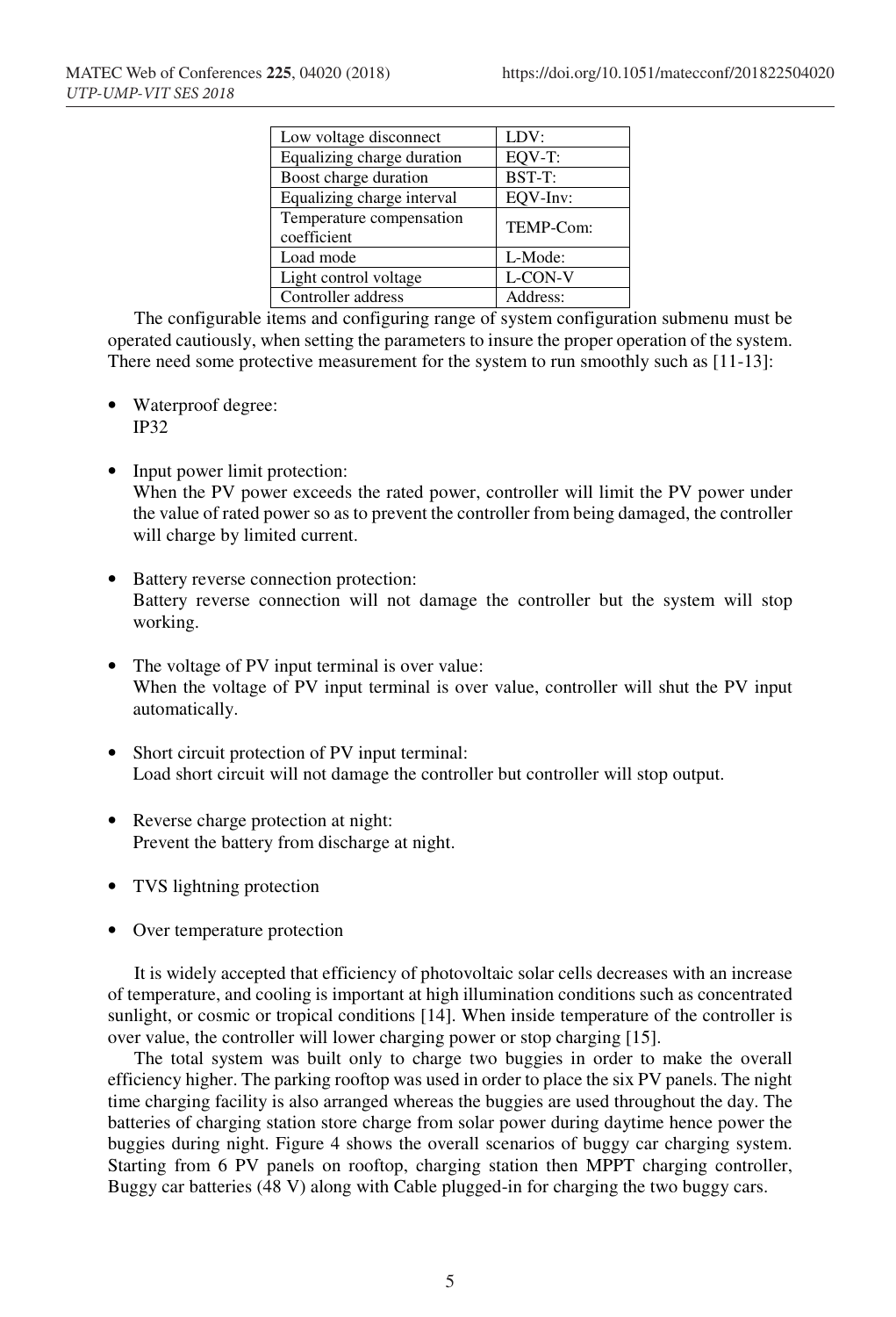

**Fig. 4.** 48V Buggy Car Charging Station at PMMO, UTP (a) 6 PV panels on rooftop, (b) Charging station, (c) MPPT charging controller (d) Buggy car batteries (48 V), (e) Cable plugged-in for charging, (f) The two buggy cars.

### **4 Future Research Directions**

As we all know that, renewable energy became an essential demand for today's world life for all its importance in decreasing pollution and keeping our environment clean. However, it's important to shift our energy usage into renewable and clean one. This conversion has significant positive economic and environmental effects. In this paper, the utilization of solar power in buggy cars application was implemented. The alternative selection of the appropriate components for this application will be studied further along with detailed analysis in order to achieve the environmental sustainability. Hence, it will be very effective for the future generation who keen towards the adoption of green technology. However, more advanced solar PV cell should be introduced in near future in order to charge the buggies more efficiently.

# **5 Conclusion**

As petrol price is rising day after day to a distinguished limit, acquiring a fuel vehicle become costly for everyone, meanwhile the vehicles using gasoline fuel is contributing by a high percentage in environment pollution and a bad effect on the global warming. Most of vehicles' manufacturers are doing their best for producing vehicles which can use different renewable energy sources. In this direction, we have done a contribution by achieving a solar buggy car charging station.

This research was funded by University Research Internal Fund (URIF) Project entitled "UTP SOLAR PARKING (USP)", Project Cost Centre No. 0153AA-B42.